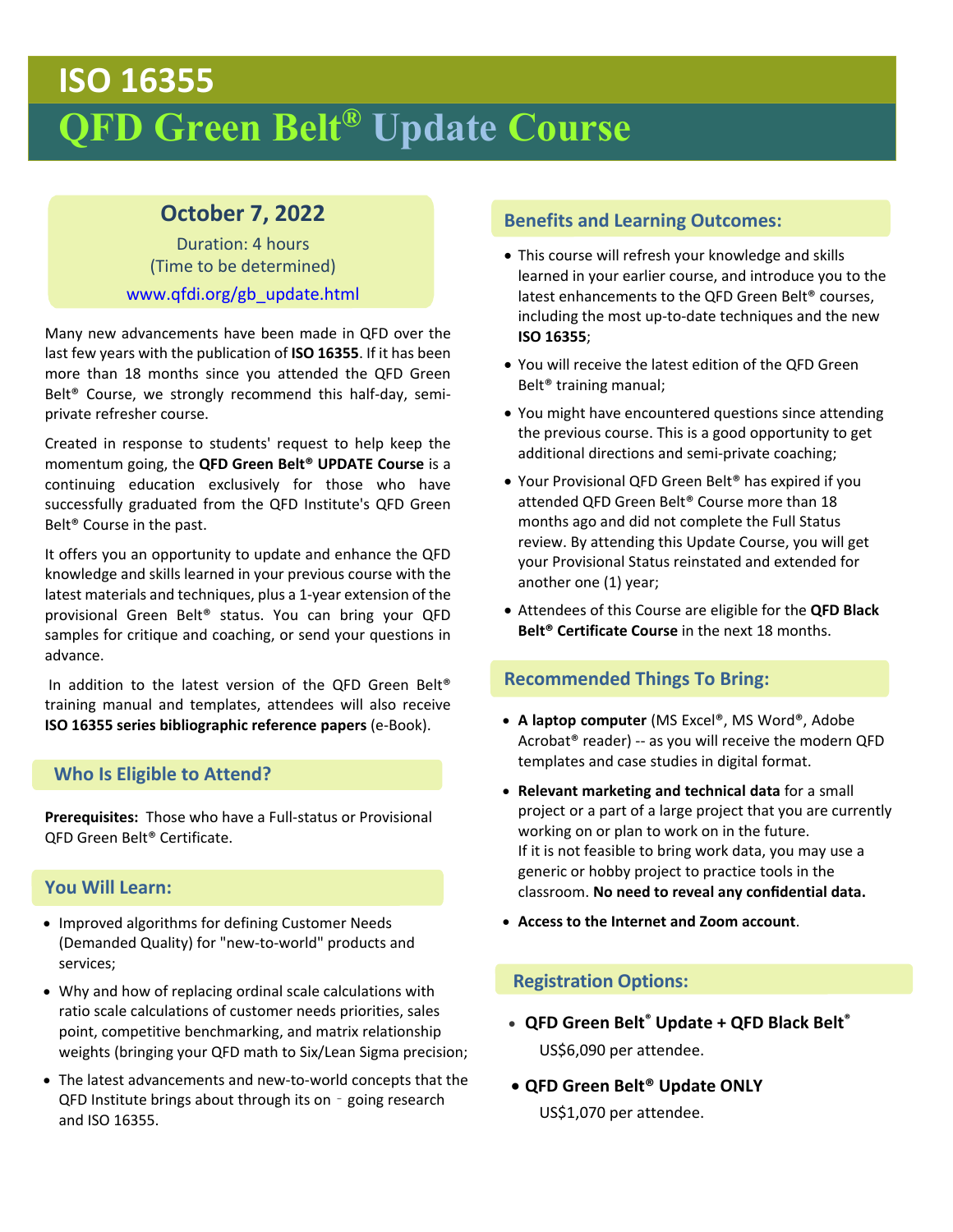# How to Register for a QFD Course



## **Send the Registration Form.**

Please use one of these Registration Forms:

- **MS Word format** is provided on the next page.
- **PDF format:** Please download [http://www.qfdi.org/](http://qfdi.org/gb_update.pdf) gb\_update.pdf

## **Send your Registration Form by email or fax.**

- [registration@qfdi.org](mailto:registration@qfdi.org)
- Fax +1 206‐203‐3575

### **Pay your registration fee.**

Within 24 hours, you will receive an Email Invoice (PDF) from us.

To pay by credit card or wire transfer, **use the link** ["View & Pay Invoice"] provided in the email invoice.

It will take you to a **secure online payment page**.

### **Registration is confirmed**.

When the payment is processed, we will issue a Receipt (PDF) by email.

This confirms your registration. Thank you.

If you have questions, please contact us: [registration@qfdi.org](mailto:registration@qfdi.org) 

PS: You will also receive a separate PDF file that explains how to prepare data for this course.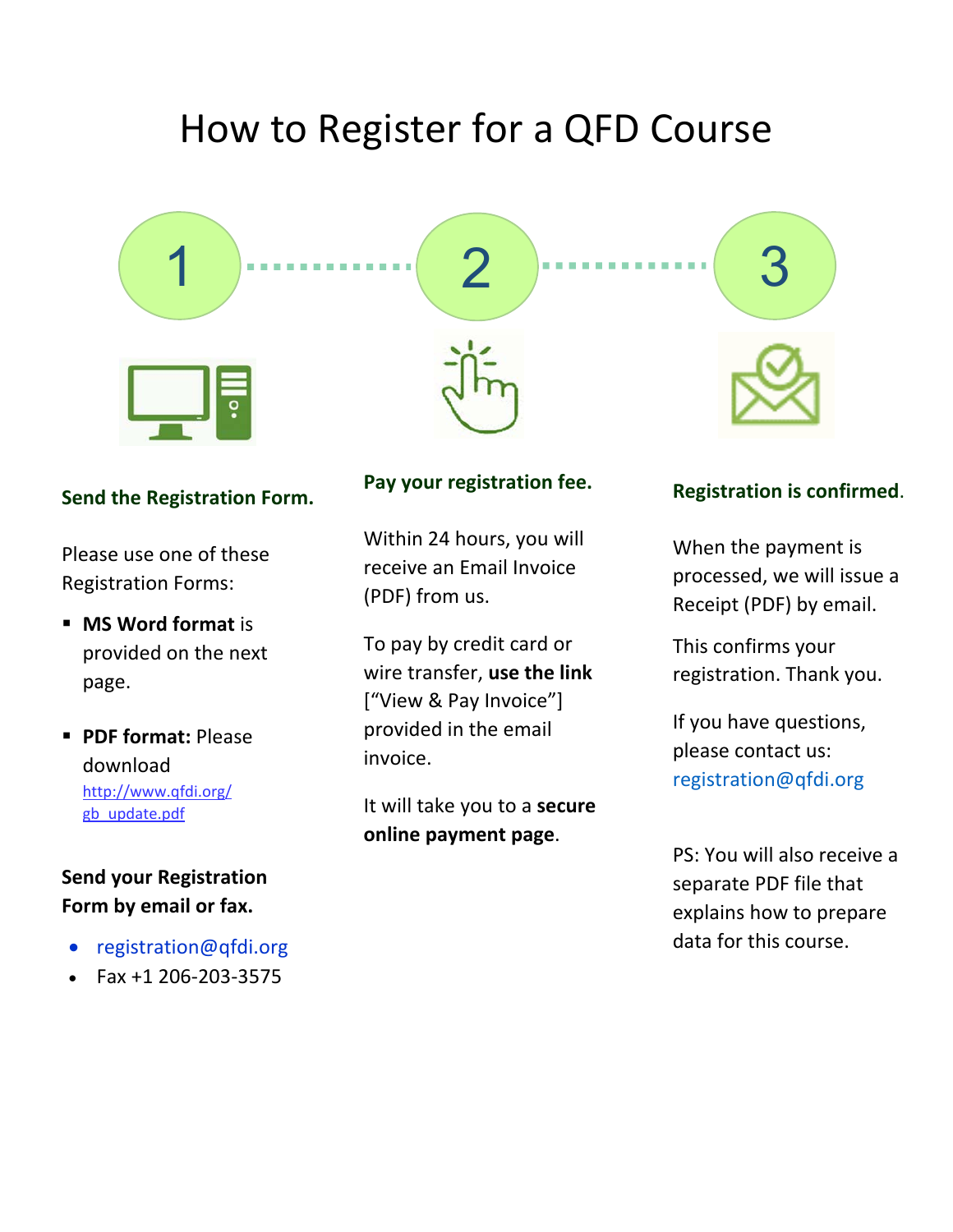# 2022 QFD Green Belt® Update Course **Registration Form**

Please complete this form, save it, then send to:

[registration@qfdi.org](mailto:registration@qfdi.org) FAX +1 206-203-3575

| Attendee Name (This name will be printed on your certificate)                              |
|--------------------------------------------------------------------------------------------|
|                                                                                            |
|                                                                                            |
| <b>Job Title</b>                                                                           |
|                                                                                            |
| Organization                                                                               |
|                                                                                            |
|                                                                                            |
| <b>Industry</b>                                                                            |
|                                                                                            |
|                                                                                            |
| Complete Address to be printed on your Invoice                                             |
|                                                                                            |
|                                                                                            |
| Registration Options: Please select one. (* Please see the prerequisites on the next page) |
|                                                                                            |
| QFD Green Belt <sup>®</sup> Update + QFD Black Belt <sup>®</sup><br>US\$6,090 per attendee |
| QFD Green Belt <sup>®</sup> Update only<br>US\$1,070 per attendee                          |
|                                                                                            |
|                                                                                            |
| Payment Method: Please select one.                                                         |
|                                                                                            |
| Pay by Credit Card * (Visa, MasterCard, Amex, or Discover)                                 |
|                                                                                            |
| Pay by Check<br>** (US\$ drawn on US bank)                                                 |
| Pay by ACH Bank Transfer * (US banks only)                                                 |
|                                                                                            |
| Pay by Wire Transfer<br>*** (non-UUS banks only; see Terms & Conditions on the next page)  |
|                                                                                            |
| Email Address (We will send your Invoice and Receipt to this email address)                |
|                                                                                            |
|                                                                                            |
| <b>Telephone Number</b>                                                                    |
|                                                                                            |
|                                                                                            |